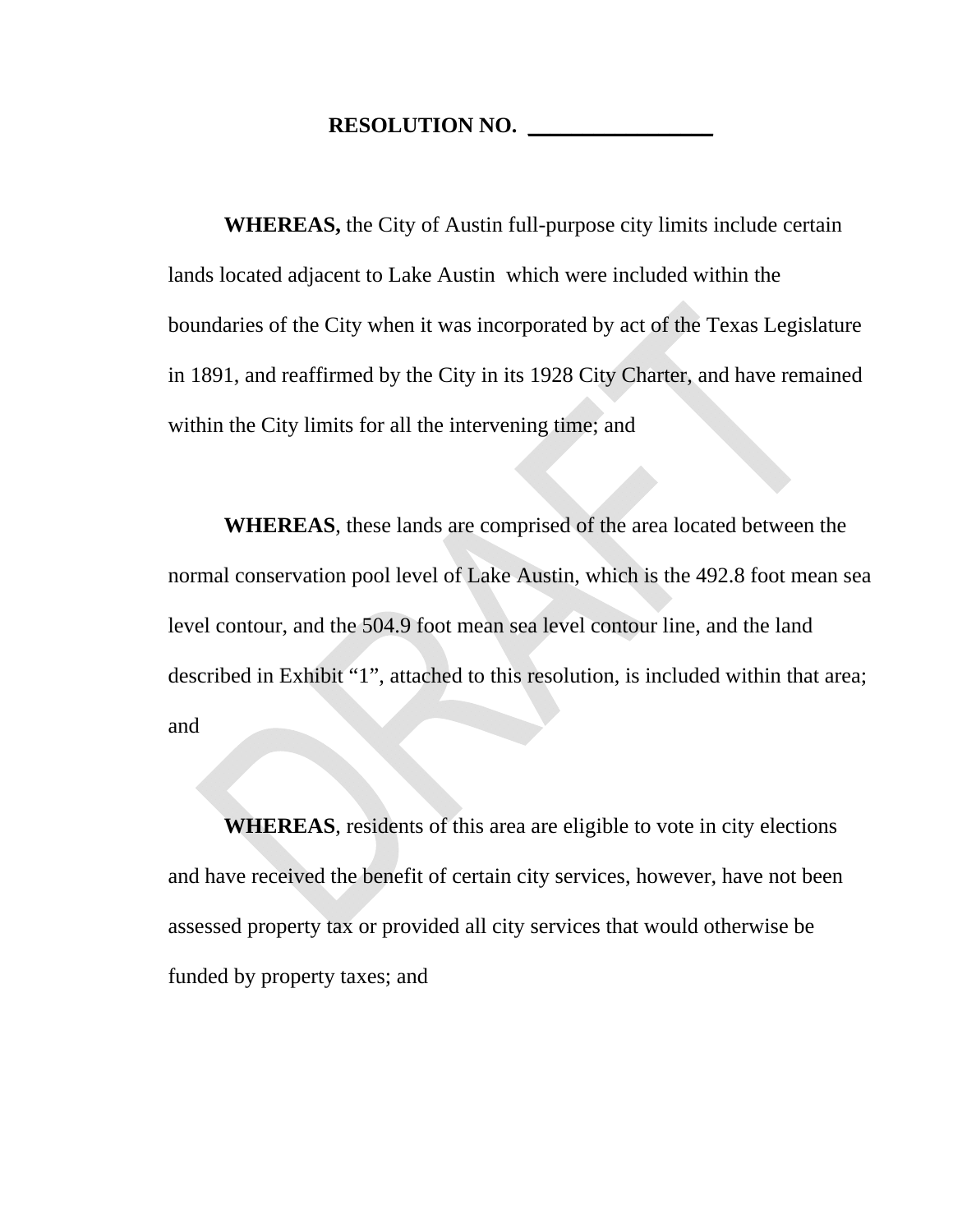**WHEREAS**, in 1986 the Austin City Council adopted Ordinance No. 860130-A, attached as Exhibit "2", in response to questions raised about the status of the area located along Lake Austin and below the 504.9 foot mean sea level contour and the levying of property taxes there, again reaffirming the longstanding full purpose jurisdictional status of these properties, and the City's policy with regard property taxes and city service availability in the area; and

**WHEREAS**, under the Ordinance, tracts listed in Exhibit "A" to the Ordinance shall become subject to City property tax when city services are made available, and the City Council passes a resolution ordering taxes to be collected on the value of the property; and

**WHEREAS**, on January 29, 2009, the City will commence providing full municipal services to the property described in Exhibit "1" when the abutting "Peninsula Annexation Area" is annexed for full purposes and full municipal services are also provided to the Peninsula area; **NOW, THEREFORE,** 

## **BE IT RESOLVED BY THE CITY COUNCIL OF THE CITY OF AUSTIN:**

1. The Council accepts the above recitals as findings.